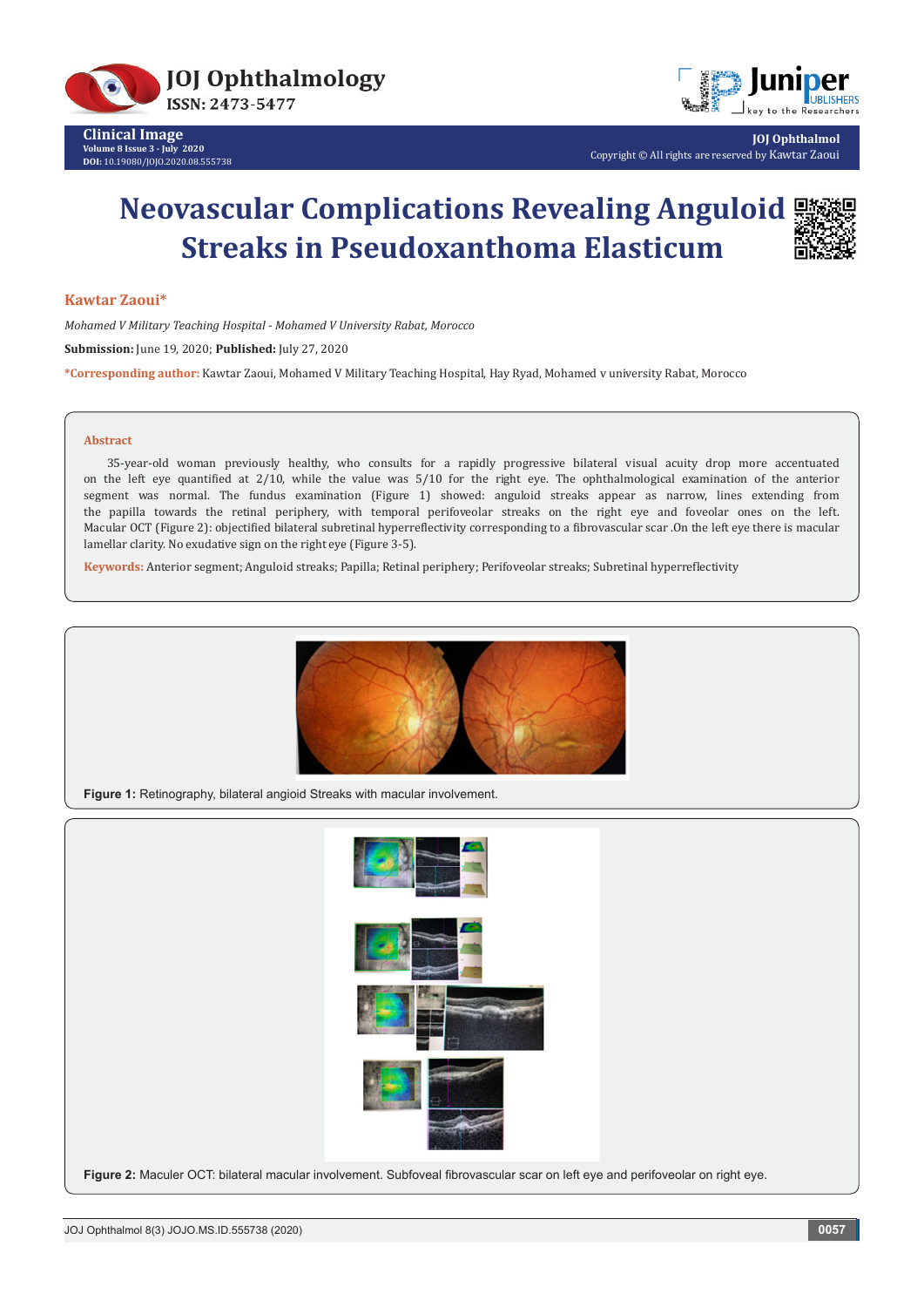# **JOJ Ophthalmology**



**Figure 3:** Autofluorescence peripapillary angioid streaks with perifoveolar hyper autofluorescence.



**Figure 4:** Fluorescein angiography angioid streaks, hyperfluorescence impregnation without diffusion.



**Figure 5:** Typical lesions of Pseudoxanthoma Elasticum.